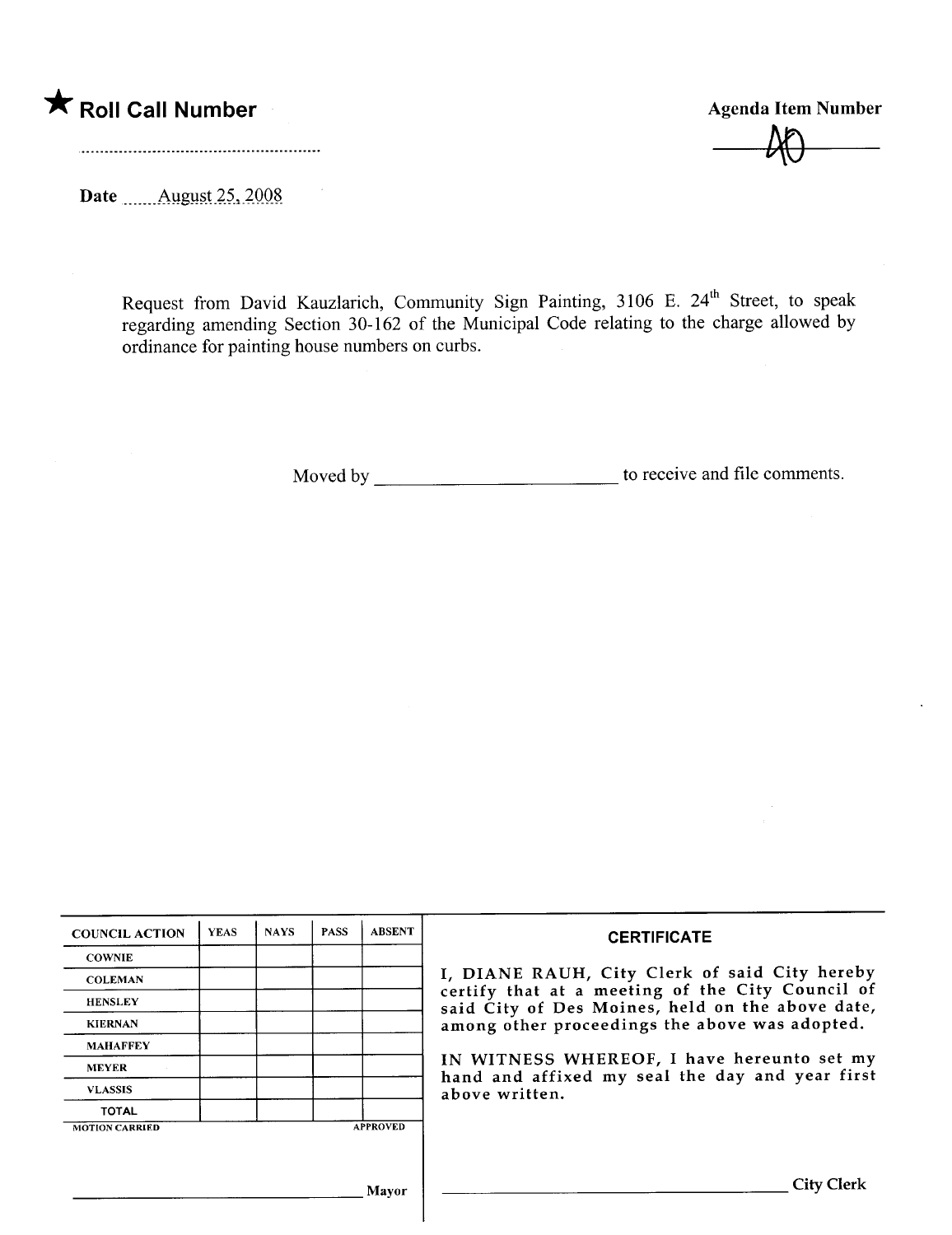40 08.1450

#### Rauh, Diane I.

From: David Kauzlarich [curbpaint@hotmail.com]

Sent: Monday, August 04, 2008 9:05 AM

To: CityClerk

Subject: Curb Painting ordinance

Please enter me on the agenda for the 8-11 council meeting to be heard on "Amending Section 30-161 of Article VI", or the appropriate section for setting the limit on what can be charged in Des Moines for curb painting. Thank you for your help with this.

Sincerely,

David Kauzlarich Community Sign Painting 3106 E 24th Street Des Moines, Iowa 50317 515-664-5150 cell 877-629-8748

Get Windows Live and get whatever you need, wherever you are. Start here.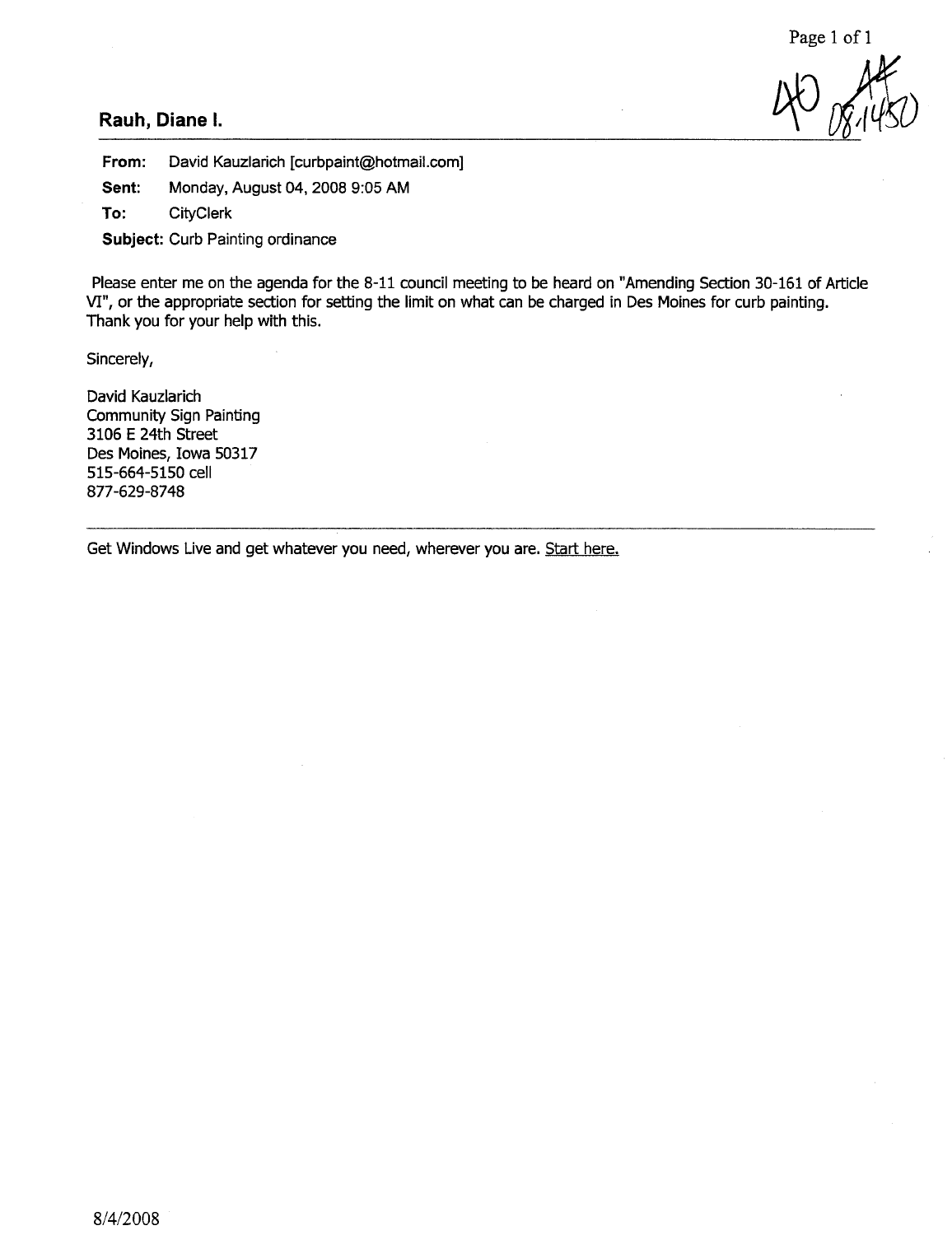# NO 24

### Rauh, Diane I.

From: CounciiSpeak Sent: Friday, August 08, 2008 7:00 AM To: curbpaint@hotmail.com Subject: Request to Speak

# Registration Form to Speak at City Council Meeting

To: The Honorable Mayor and Members of the City Council City of Des Moines, IA C/O City Clerk

I/We David Kauzlarich, hereby request permission to speak at the Des Moines City Council Meeting of Monday, August 11, 2008, regarding

Amending Section 30-162 of Article VI. What can be charged for curb painting in Des Moines.

Name: David Kauzlarich

Address: 3106 E 24th Street

Daytme Phone: (515) 664-5150

Email Address: curbpaint@hotmail.com

## Procedural Rules of Des Moines City Council

#### Part III. Agenda

Rule 16. Citizen Agenda Requests.

Any citizen may request the right to have an item placed on the Agenda (including a request to speak) by filing such request in writig with the City Clerk prior to noon on the Wednesday preceding the Council meeting.

#### Part V. Citizen Participation

Rule 27. Citizen 's Right to Address CounciL.

Persons other than Council Members shall be permitted to address the Council only upon specific Agenda Items.

#### Rule 28. Manner of Addressing Council.

A person desiring to address the Council shall step to the podium, state his or her name, address, and group affiliation (if any) and speak clearly into the microphone.

#### Rule 29. Time Limit on Citizen's Remarks.

Citizens shall be limited to five minutes speaking time per item, unless additional time is granted by the presiding officer. Total citizen input on any subject under Council consideration can be limited to a fixed period by the presiding officer. A majority vote of the Council may extend the time limitations of this rule.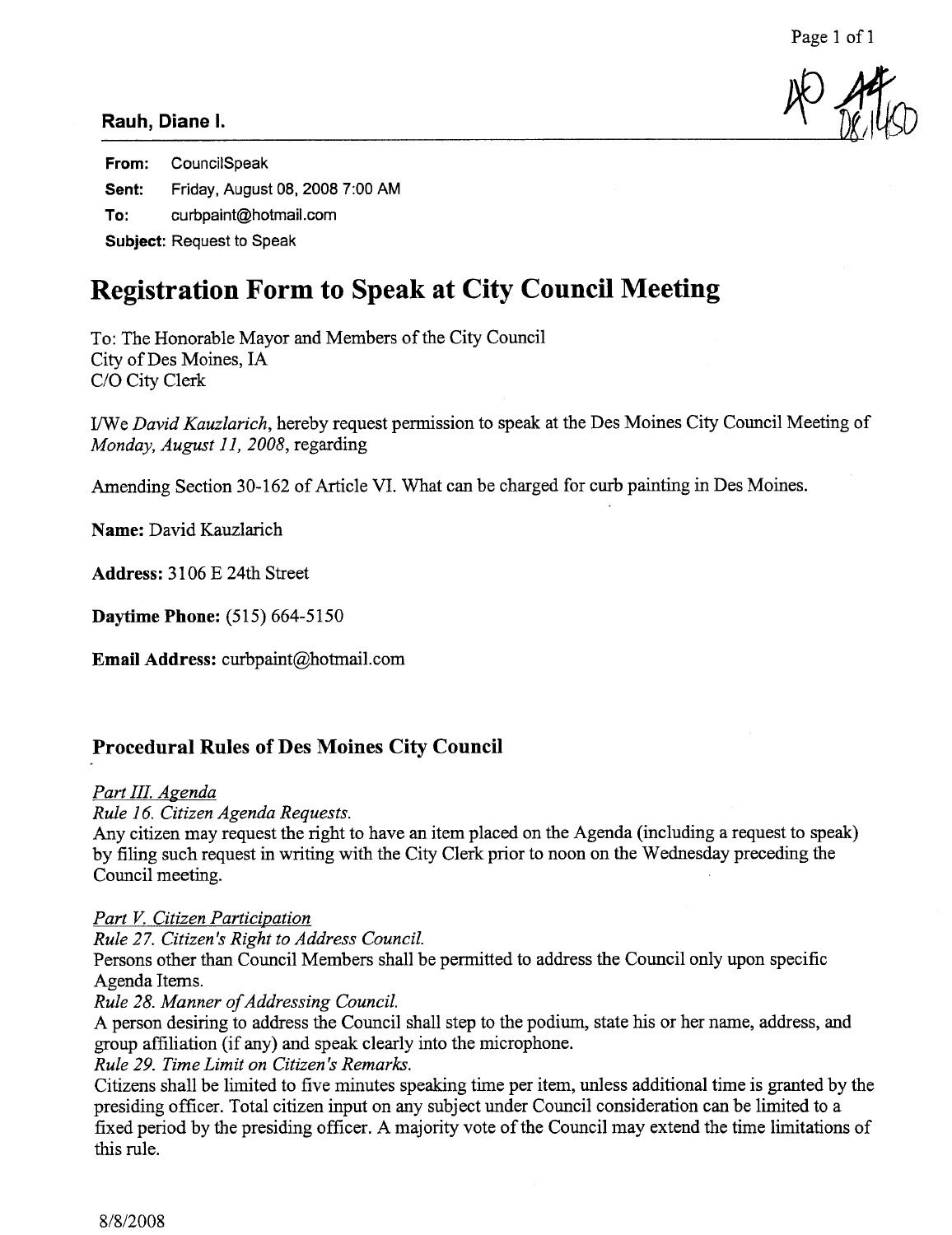## CITY OF DES MOINES PAINT HOUSE NUMBERS ON CURS APPLICATION

....'-,~,\_.\_\_~ \_~".\_ .,'~., ...\_\_\_\_.'.u. \_~., o;...~=""";,.==".--~:c-\_"""~\_"'-,,.:....,"".\_.~.\_\_ .\_C"'~.\_- ..' .- ""ç',",, ~...,..-~\_==.",~":;'';;:;;;;¡\_' '\_::~~.\_~.~:';.~- ~ ,;-~.-:;,. :;,. . "\_\_~""\_\_\_\_'~\_= .\_..\_--\_~=~~\_=\_....\_,\_~~,..=+\_-\_=\_.\_.~=...=...=\_ ....h",~. \_-='.\_\_=".,~ \_. . ---\_. \_.. -

#f

 $\gamma$ 

FEE: \$50.00 per person (Expires December 31 of each year)

| NAME $Pavid \;$ Kauz GRICH BIRTHDATE $P-28-1957$                                                       |  |  |  |  |  |
|--------------------------------------------------------------------------------------------------------|--|--|--|--|--|
| $\frac{\text{ZIP CODE}}{\text{ZIP CODE}}$<br>ADDRESS $3106$ $242$                                      |  |  |  |  |  |
| DAYTIME PHONE $5/5$ 664 - 5150                                                                         |  |  |  |  |  |
| SOCIAL SECURITY NUMBER $478 - 78 - 4894$                                                               |  |  |  |  |  |
| PERMANENT HOME ADDRESS AND PHONE NUMBER (if different from above)                                      |  |  |  |  |  |
|                                                                                                        |  |  |  |  |  |
| $1400$ Twombly Rd. #2314                                                                               |  |  |  |  |  |
| EMPLOYER/BUSINESS NAME Community Sign Painting<br>ADDRESS $3106$ & $24\frac{th}{5}$ S+ $24$ CODE 503/7 |  |  |  |  |  |
| PHONE NUMBER $377629 - 8748$                                                                           |  |  |  |  |  |
| Anticipate conducting business in the following area(s) of Des Moines:                                 |  |  |  |  |  |

All Reardential

--~~~\_bL- ----"'~7=' ÓÕ~--~~-~--- Signature ( i Date'

FOR CLERK'S OFFICE USE ONLY:

 $RECEPT$  <u> $6017$ </u> V  $V(G)$ FEE \$ 50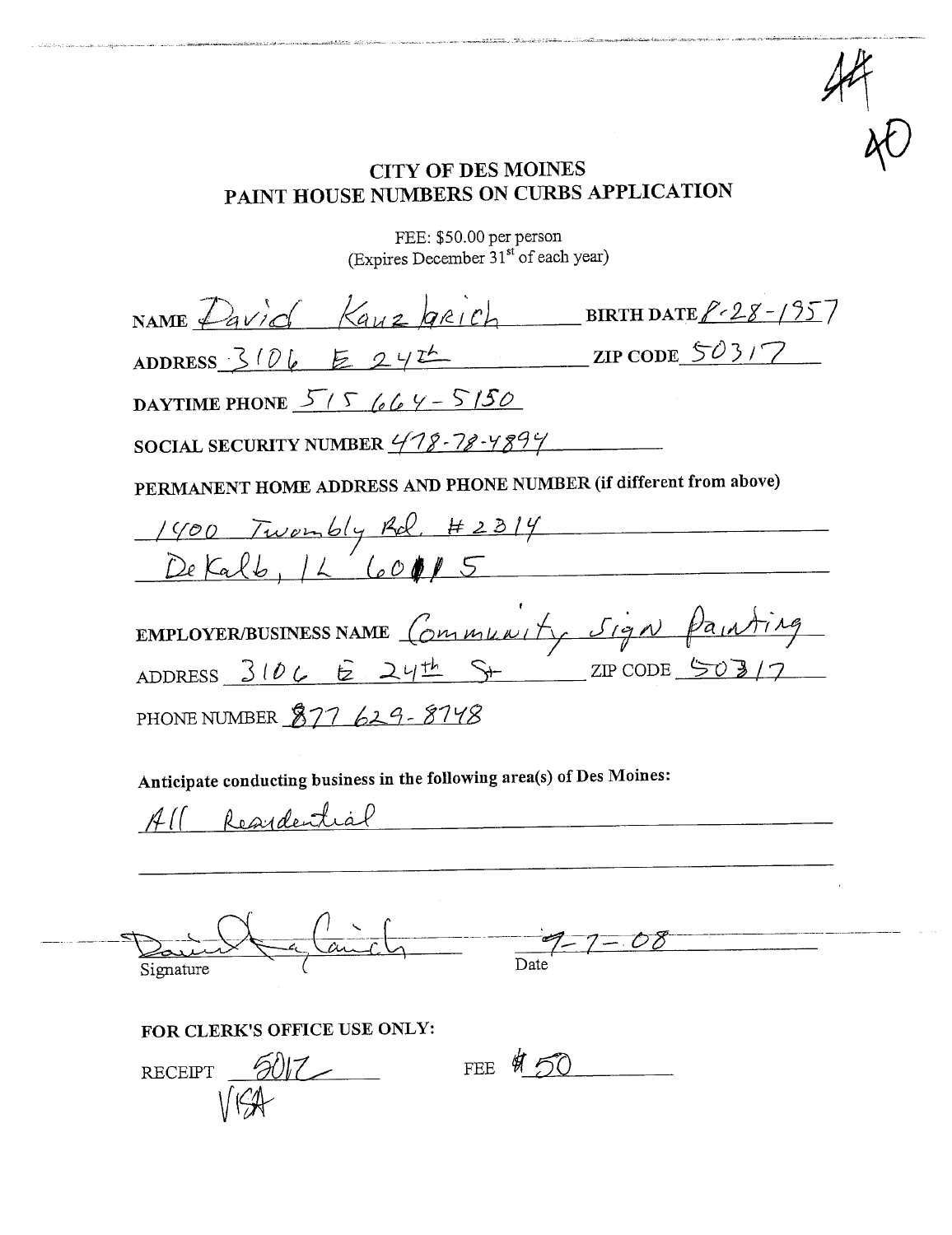ORDINANCE NO.  $9995$  $AUG3$  1981 3995 AP AUG 17 1981

JUL 27 1981 3909

 $\mu$ 

**R**DINANCE to amend the Municipal Code of Des Moines 1979,<br>adopted by Ordinance No. 9616, passed July 23, 1979, by adding thereto a new subchapter to be known as Subchapter 7A, entitled, "Painting House Numbers on Curbs", being Sections entitled, "Painting House Numbers on Curbs", being sections.  $75.01$  to  $9-75.08$ , both inclusive, relating to licensing provisions for painting house numbers on curbs.

 $\bullet$  . Ordained by the City Council of the City of Des Moines, Iowa:  $\mathcal{L}$ That the Municipal Code of Des Moines 1979,  $\epsilon$ ted by Ordinance No. 9616, passed July 23, 1979, be and is angly amended by adding thereto a new subchapter to be known as  $\epsilon$ hapter 7A, entitled, "Painting House Numbers on Curbs", g Section 9-75.01 to 9-75.08, both inclusive, relating to  $p$  provisions for painting house numbers on curbs, as  $_{\text{Iows}}$ :

SUBCHAPTER 7A. PAINTING HOUSE NUMBERS ON CURBINGS Sec. 9-75.01. DEFINITION.

Unless otherwise expressly stated or the context clearly indicates a different intention, the following term shall for the purpose of this subchapter, have the meaning in this section.

The word "painter" means a person who engages in the business of painting house numbers on curbs in public right of way.

Sec. 9-75.02. LICENSE REQUIRED.

Before soliciting an agreement to paint house numbers on a curb for a fee, a painter shall obtain from the city clerk a license as herein described. The license shall be for the use of that person and any employee of that person and shall be non-transferable.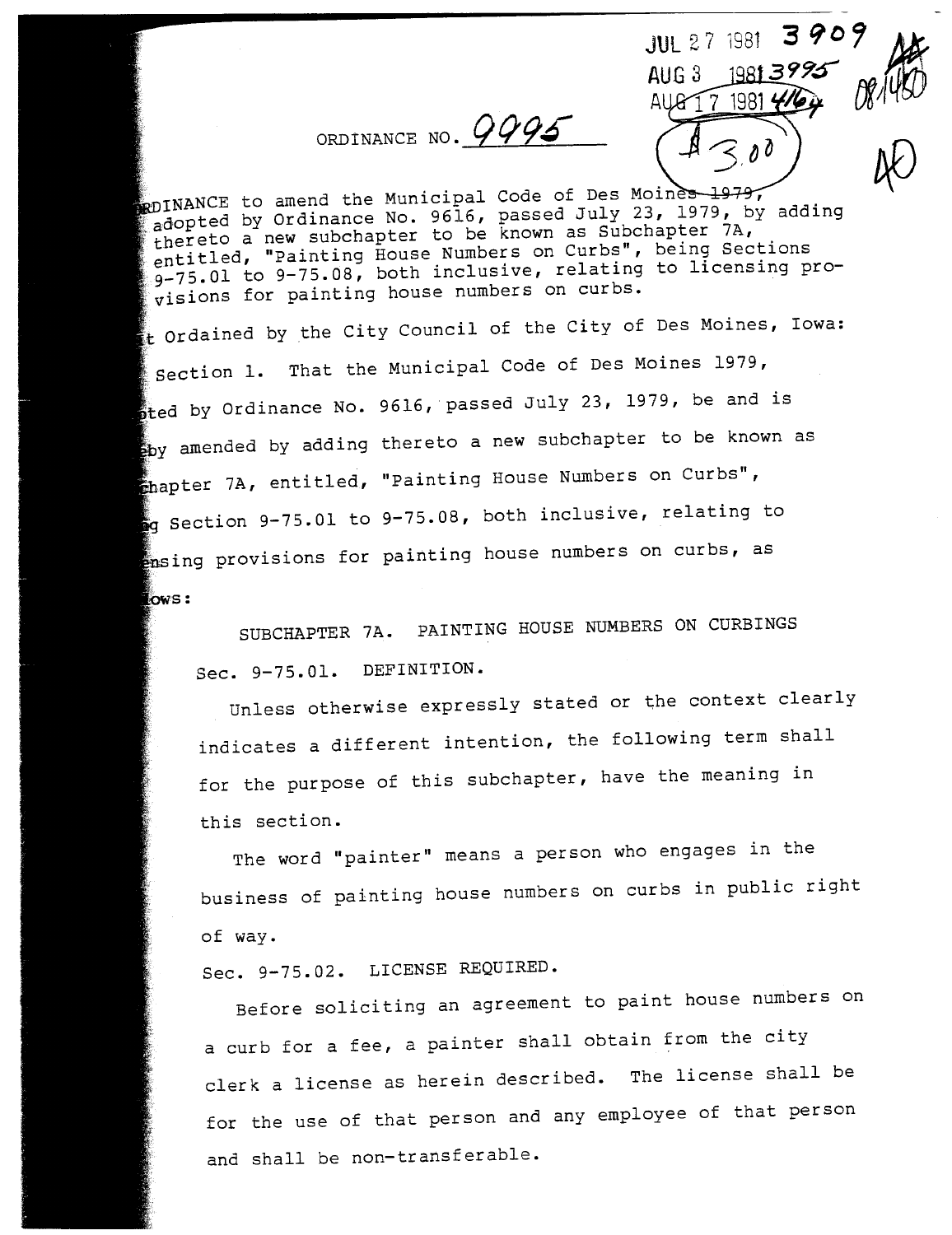$\frac{1}{2}$  inance No.  $\frac{9995}{2}$  cont'd.

Sec. 9-75.03. DURATION OF LICENSE.

The license required by this section shall be effective from May 1, to October 1 of the given year. Sec. 9-75.04. APPLICATION AND ISSUANCE OF LICENSE.

An application is writing shall be filed with the city clerk for a license under this subchapter on a form provided by the city clerk, who shall issue such license if the requirements of this subchapter are met.

Sec. 9-75.05. INFORMATION IN APPLICATION.

The application for a license shall include:

- (1) The name and age of the person applying;
- (2) The address of that person. If the person making application has a temporary address, the person's permanent home address is also required;
- (3) Applicant's social security number;
- (4) Applicant's telephone number;
- $(5)$  On its reverse side, the content of this subchapter.

Sec. 9-75. 06. FEES.

The application shall be accompanied by the payment of a license fee of \$10.00 to the city clerk, which shall be non-returnable.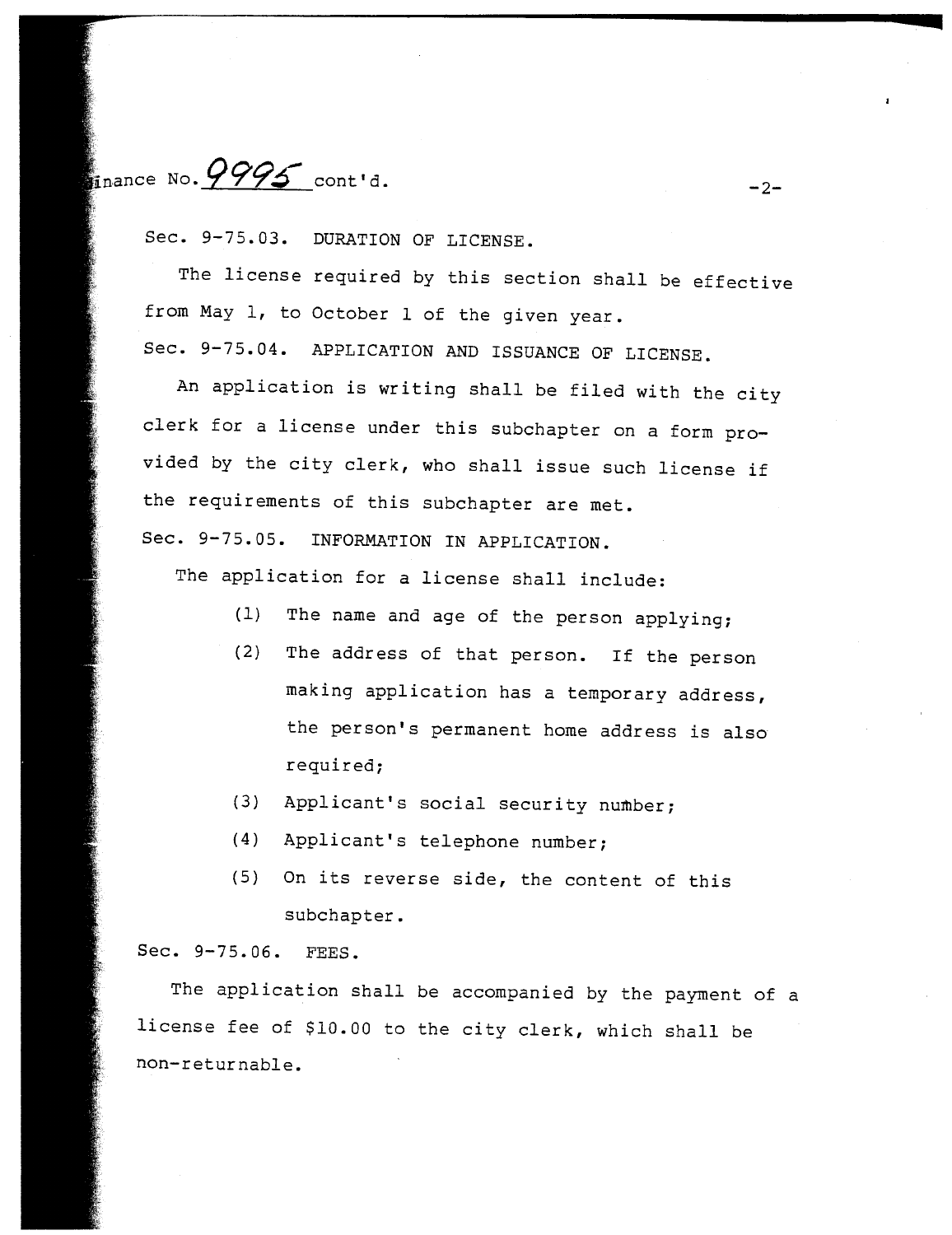nance No. 9995 cont'd.

Sec. 9-75.07. CONDITIONS OF LICENSE.

(a) A painter must enter into a verbal agreement with the owner or a representative of the owner of the driveway, which abuts the curb to be painted, before painting is commenced.

-

 $\mathscr{M}_{\mathcal{I}}$ 

40

 $-3-$ 

- (b) The painter must exhibit a current license to such owner or the owner's representative before negoti ating such verbal agreement.
- (c) The maximum fee chargeable for painting a house number on a curb is \$3.00.
- (d) Employees of the painter must work under the direct supervision of the painter when painting house numbers on curbs.

Sec. 9-75.08. REVOCATION.

The city council may revoke any license issued under the provisions of this subchapter, after notice and hearing, upon receipt of complaint to the city regarding services or charges or licensee's failure to comply with the conditions of the license.

Sec. 2. This ordinance shall be in full force and effect from after its passage and publication as provided by law.

approved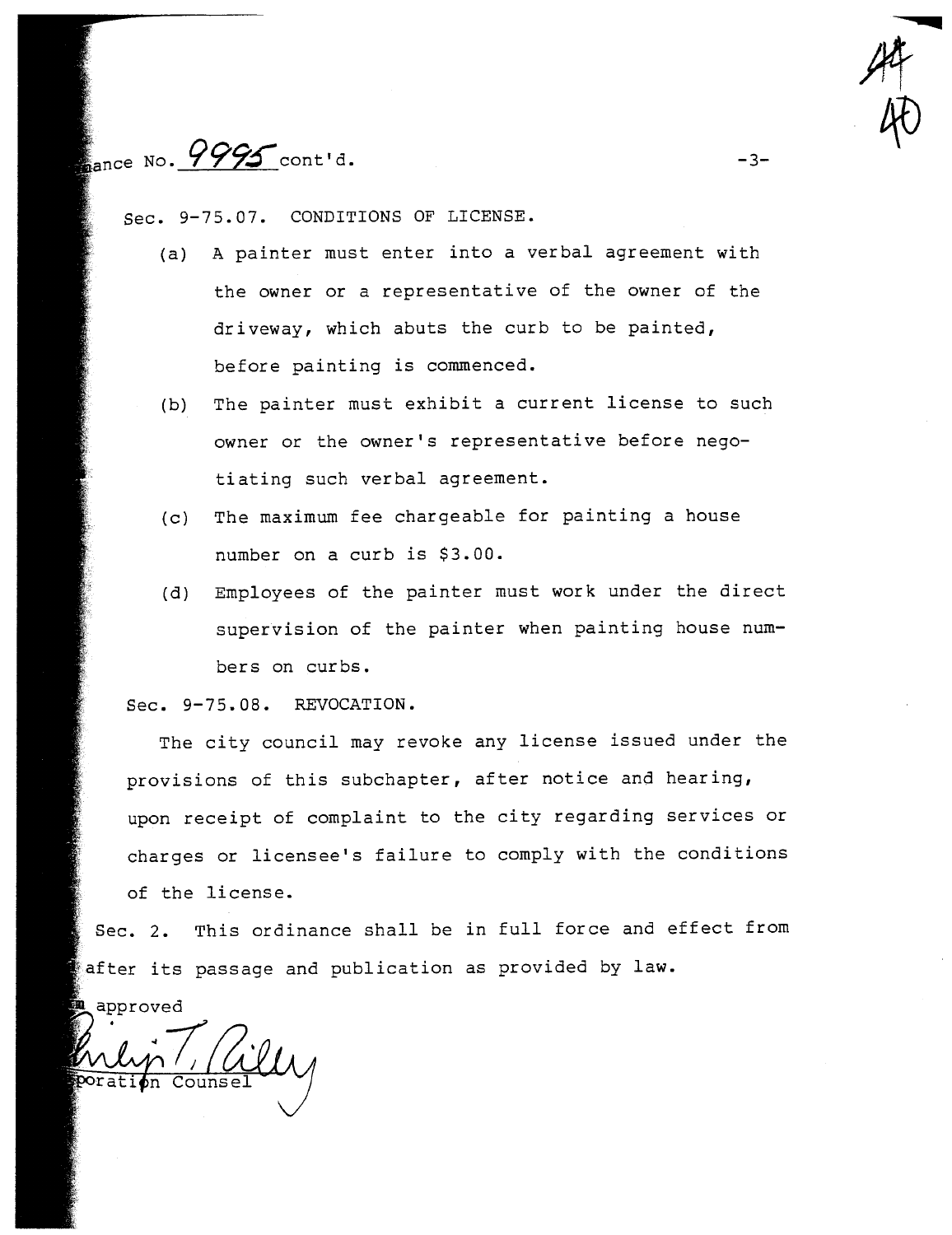$_{\text{acc No.}}$   $\frac{9995}{ }$  cont 'd.

August 17, 1981 August 17, 1981

Pete Crivaro, Mayor

Helen W. Barlow, City Clerk

Helen W. Barlow, City Clerk of the City of Des Moines, Iowa, do certify that the above and foregoing  $25 - 0$  the City Council of said rdinance ( $R$ oll Call No. 4164) passed by the Mayor August 17, It a meeting held August 17, 1981, Signed 17, 1981.<br>Ind published in the Iowa Bystander August 27, 1981.

Helen I. Barlow

Helen W. Barlow, City Clerk

-..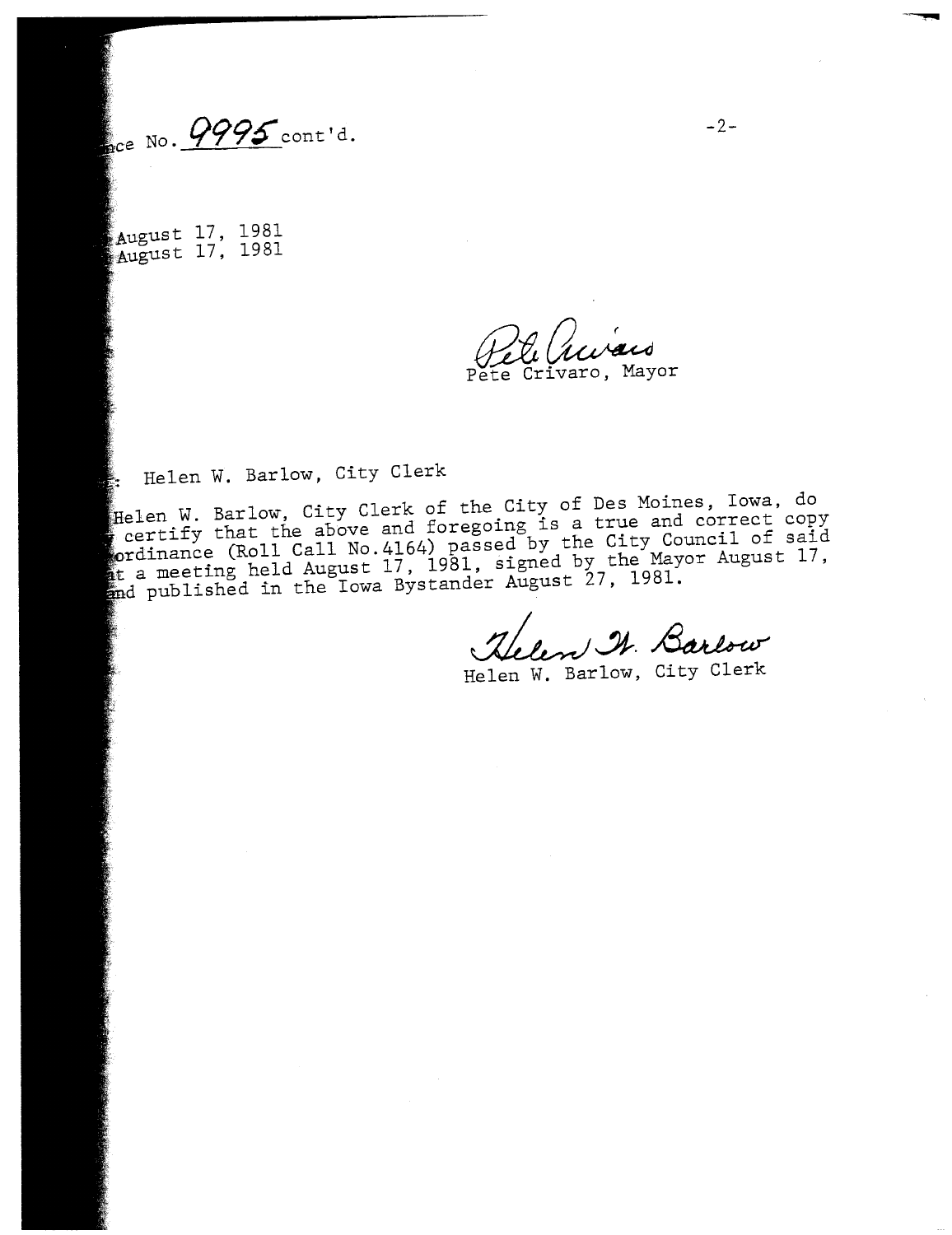# ORDINANCE NO. 10, 723

INANCE to amend Chapter 9 of the Municipal Code of Des Moines<br>1979, as amended by Ordinance No. 9995, passed August 17, 1981,  $\frac{1}{20}$ y repealing Sections 9-5, 9-35, 9-36, 9-75.07, 9-75.08, 9-105 and  $^{59}_{59}$  repealing Sections 9-5, 9-35, 9-36, 9-35, 9-36, 9-75.07.  $-130$  thereof and enacting new Sections 9-5, 9-35, 9-36, 9-75.07,  $6-75.08$ , 9-105 and 9-130, by adding thereto new sections to be  $\frac{1}{2}$  nown as Sections 9-47.01, 9-68.01 and 9-83.01, by repealing subchapter 3 thereof entitled "Barbershops" being Section 9-41, by repealing Subchapter 9A thereof entitled " Armed Private Security Guards" being Sections 9-106 to 9-110.06, both inclu- $\frac{1}{2}$ sive, and by repealing Sections 9-112, 9-113 and 9-116 thereof, all relating to businesses.

OCT 7 1985

0CT 2 1 1985

OCT  $\mathcal{E}$ 8 1985

'~

39

 $\bullet$  Ordained by the City Council of the City of Des Moines, Iowa: Section 1. That Chapter 9 of the Municipal Code of Des Moines  $\bullet$  be and is hereby amended by repealing Section 9-5 thereof and  $\epsilon$ ing a new Section 9-5, relating to auctions and auctioneers, as bws:

Sec. 9-5. SUSPENSION OR REVOCATION OF LICENSE.

(a) Any license issued pursuant to this subchapter may be suspended or revoked, or its renewal denied, for violations of this subchapter or any other chapter of this code. No such suspension, revocation or denial shall issue except upon notice delivered to the licensee by mailing the notice in the regular mail addressed to the licensee at the licensee's last known address, a minimum of ten days prior to the date set for hearing before the council. Such notice shall inform the licensee of the time, date and place of hearing, the purpose of the hearing, and shall set out briefly the reasons therefor.

(b) If, after such hearing, the city council makes a finding based on substantial evidence that a violation of this subchapter or another chapter did in fact take place as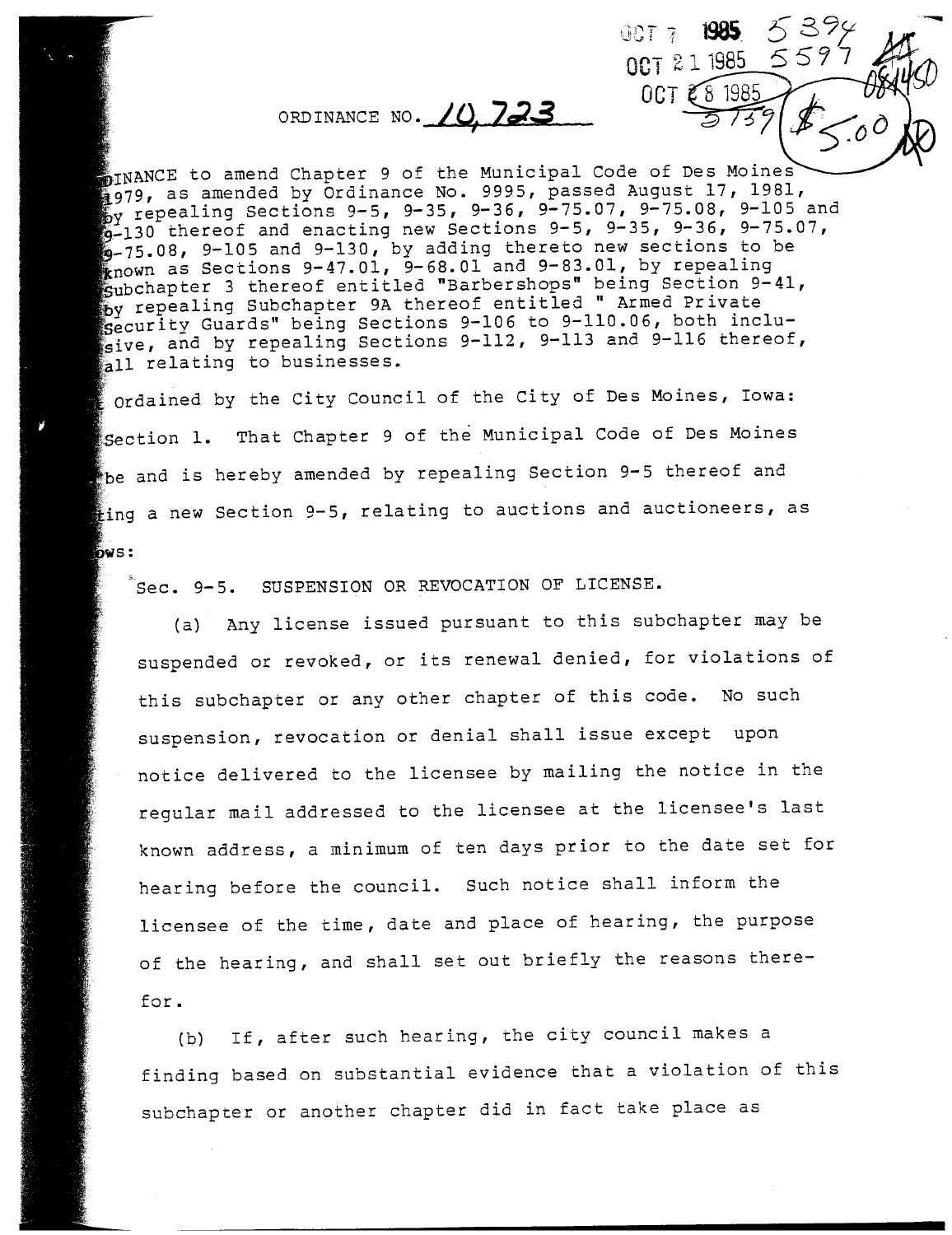## $\epsilon$ <sub>nance</sub> No. 10.723 cont'd.  $\epsilon$

alleged, the city council may suspend or revoke the license or deny its renewal; the determination of whe ther to suspend or revoke such license or deny its renewal; shall be in the discretion of the city council and shall be dependent upon the circumstances surrounding the violation and its severity.

(c) A licensee whose license has been revoked or its renewal denied shall not be eligible for another such license for a period of 180 days after such revocation or denial. Sec. 2. That Chapter 9 of said Code be further amended by aling Sections 9-35 and 9-36 thereof and enacting new Sections and 9-36, relating to bankrupt, going-out-of business, removal of ness and fire or water damage sales, as follows:

Sec. 9-35. SUSPENSION OR REVOCATION OF LICENSE.

(a) Whenever the city council finds that the licensee, its employees or agents, has furnished any false information required hereunder or has violated or failed to comply with any of the requirements of this subchapter or any other chapter of this code, the city council may suspend or revoke the license and the licensee's bond may be forfeited to the city.

(b) No suspension or revocation shall issue except upon notice delivered to the licensee by mailing notice in the regular mail addressed to the licensee at the licensed premises, a minimum of ten days prior to the date set for hearing before the council. Such notice shall inform the licensee of

-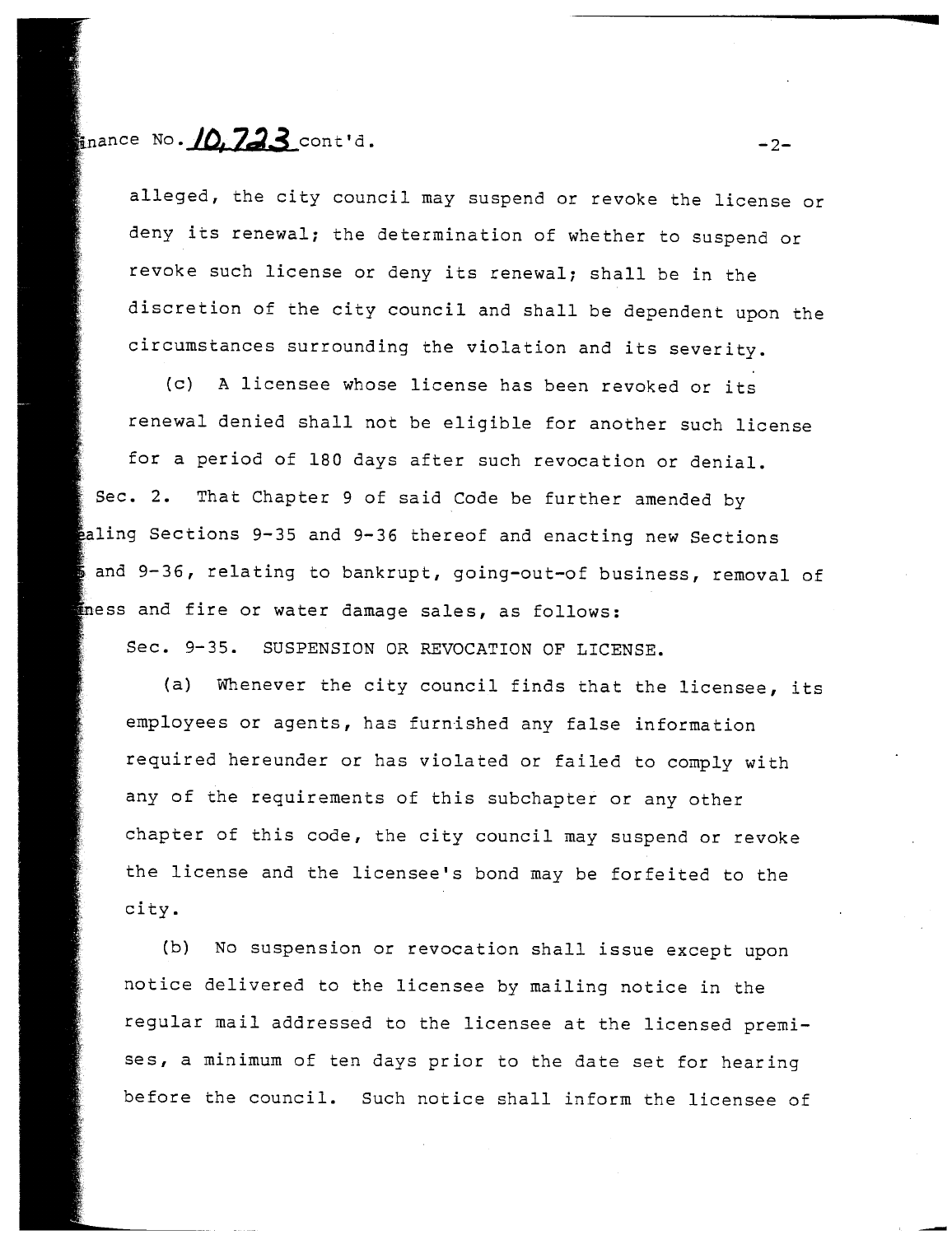$_{\text{aance No.}}$  /0.723 cont'd.

the time, date and place of hearing, and shall set out briefly the reasons therefor.

 $#$ 

 $-3-40$ 

(c) If, after such hearing, the city council makes a finding based on substantial evidence that a violation of this subchapter or another chapter did in fact take place as alleged, the city council may suspend or revoke the license; the determination of whether to suspend or revoke such license shall be in the discretion of the city council and shall be dependent upon the circumstances surrounding the violation and its severity.

(d) A licensee whose license has been revoked shall not be eligible for another such license for a period of 180 days after such revocation.

Sec. 9-36. EFFECT OF LICENSE.

If, after investigation, the city clerk concludes that facts exist justifying the license the clerk may issue a license on the following terms:

- (1) Licensing period. The license shall authorize the sale described in the application for a period of not more than 30 consecutive days, following the issuance thereof.
- (2) Renewal procedure. The city clerk may renew the license for three periods of time only, each renewal to be for 30 consecutive days running consecutively from the expiration date of the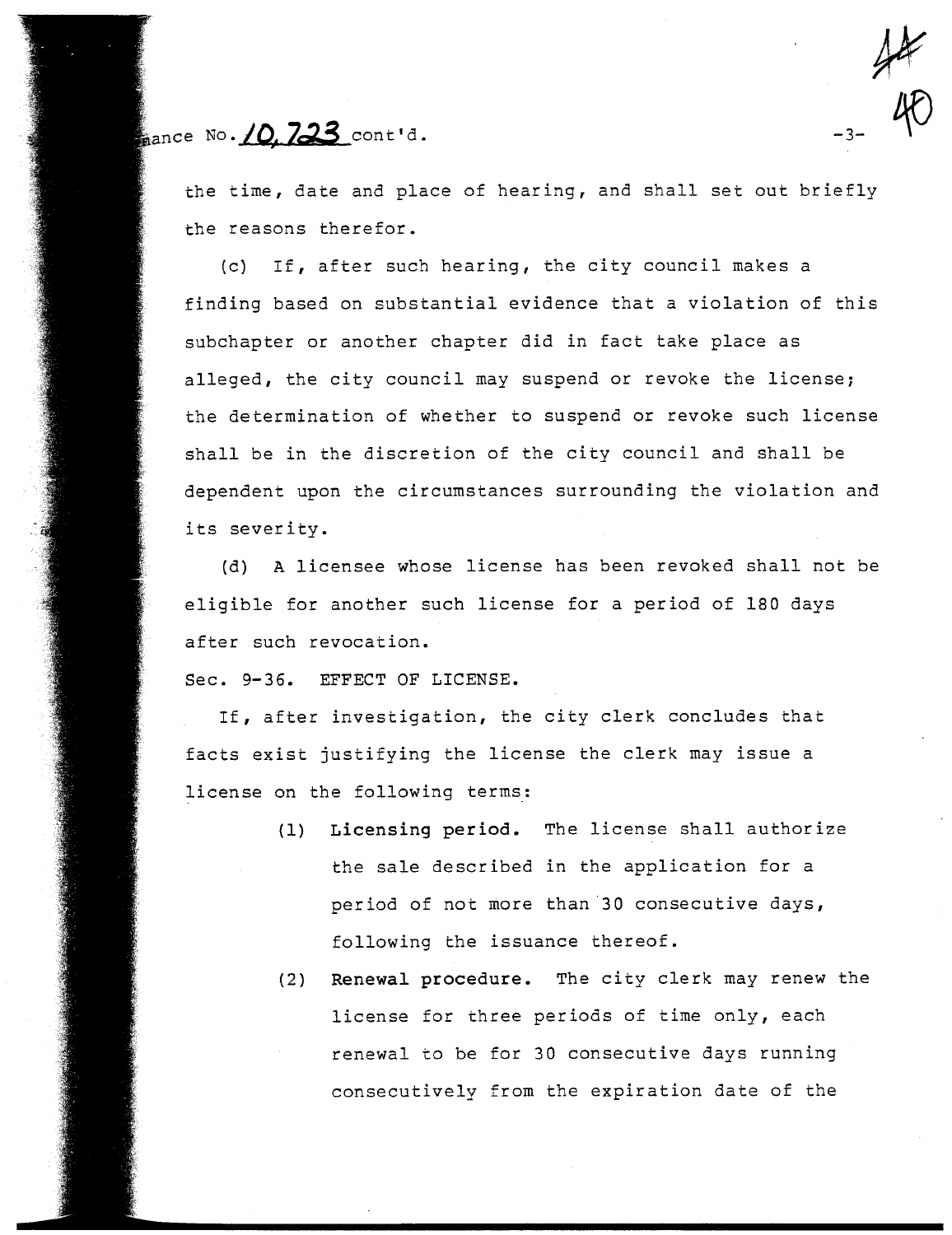$\frac{1}{2}$ ance No. 10, 723 cont d.  $-4-$ 

original license, provided the clerk finds as to each such renewal:

- (i) That the licensee has filed an application for renewal;
- (ii) That the licensee has submitted with the application for renewal a revised inventory showing the items listed on the original application remaining unsold as well as like goods received on bona fide trade-ins;
- (iii) That the licensee has not added to any goods to those listed in the original application except those goods received on bona fide trade-ins;
	- (iv) That the licensee has filed the required renewal license fee, bond and statement signed by a certified public accountant; and
- $(v)$  That the licensee has not acted in a manner which would be sufficient basis for suspension or revocation of such license, in which event the the council, upon notice and hearing pursuant to the requirements of section 9-35 of this code, may refuse to renew such license for a period of 180 days from such hear ing.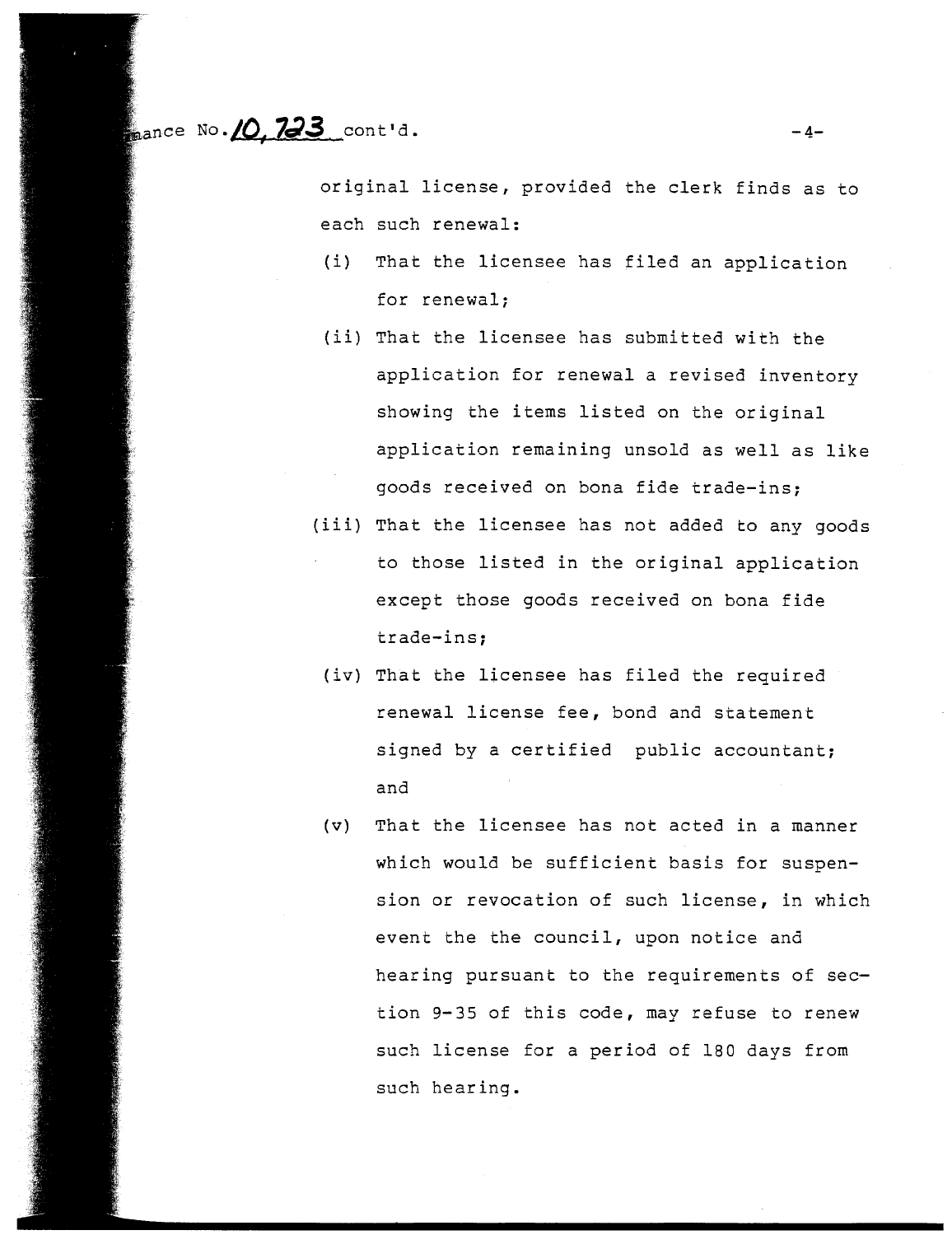## $\mathcal{L}_{\text{name}}$  No.  $10.733$  cont'd.

(3) Nature of sale. The license shall authorize only the one type of sale described in the application at the premises named therein.

 $4<sup>4</sup>$ 

40

 $-5-$ 

(4) Saleable goods. The license shall authorize only the sale of goods described in the inventory attached to the application.

Sec. 3. That Chapter 9 of said Code be further amended by  $\bullet$  aling Subchapter 3 thereof entitled "Barbershops", being Section relating to regulation of barbershops.

Sec. 4. That Chapter 9 of said Code be further amended by adding to a new section to be known as Section 9-47.01, relating to ette dealers, as follows:

Sec. 9-47.01. SUSPENSION OR REVOCATION OF PERMIT.

(a) Any such permit may be suspended or revoked or its renewal denied for violation of section 98.1 et seq., Code of Iowa, this subchapter, or any other chapter of this code.

(b) No such suspension, revocation or denial shall issue except upon notice delivered to the permittee by mailing notice in the regular mail addressed to the permittee at the premises covered by said permit, a minimum of ten days prior to the date set for hearing before the council. Such notice shall inform the permittee of the time, date and place of hearing, and shall set out briefly the reasons therefor.

(c) If, after such hearing, the city council makes a finding based on substantial evidence that a violation of this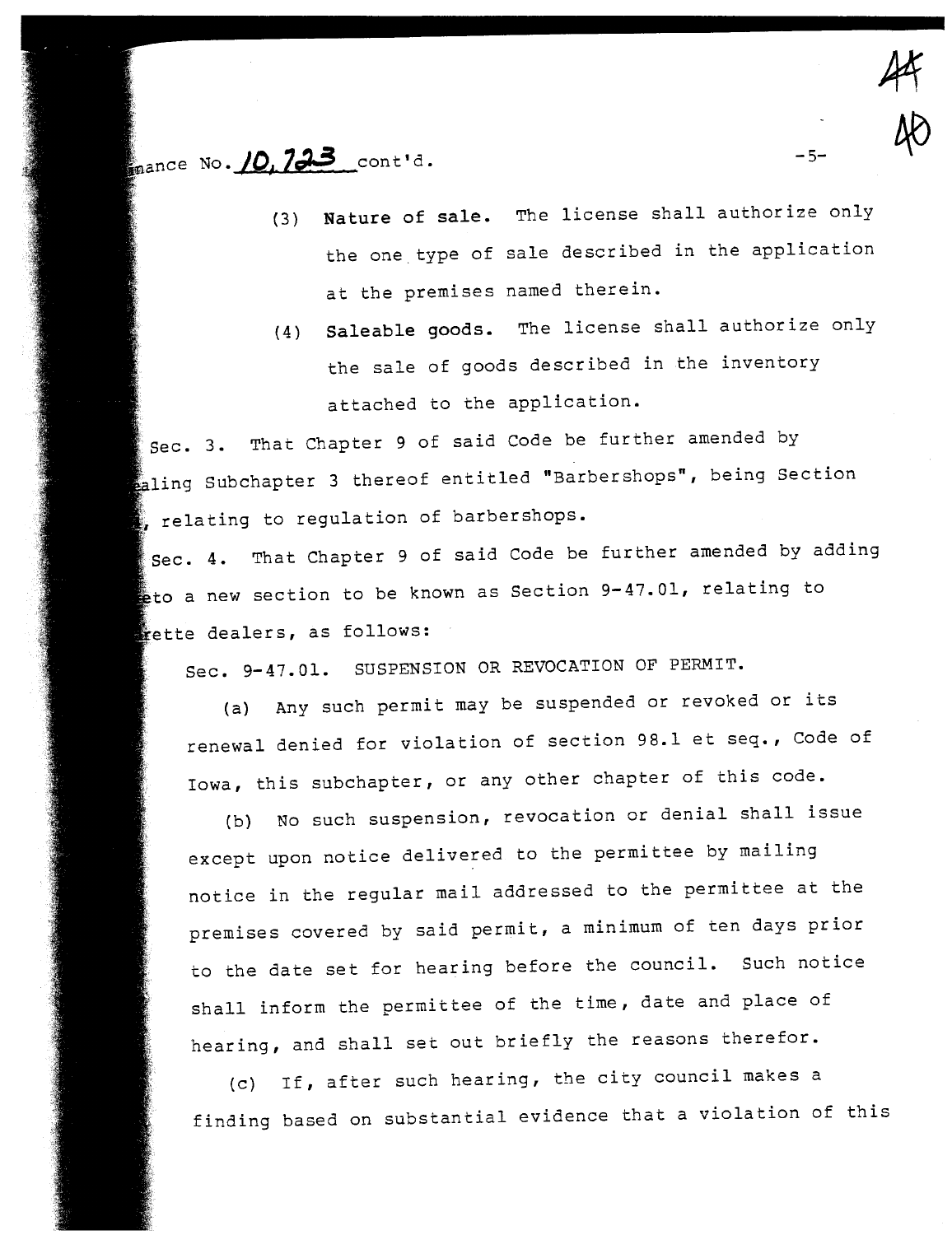$\mathbf{I}_{\text{nance No.}}\Omega$ . 723 cont'd.

subchapter or another chapter did in fact take place as alleged, the city council may suspend or revoke the permit or deny its renewal; the determination of whether to so suspend, revoke or deny such permit shall be in the discretion of the city council and shall be dependent upon the circumstances surrounding the violation and its severity.

(d) A permittee whose permit has been revoked or its renewal denied shall not be eligible for another such permit for a period of 180 days after such revocation.

Sec. 5. That Chapter 9 of said Code be further amended by adding eto a new section to be known as Section  $9-68.01$ , relating to age dealers and salvage yards, as follows:

Sec. 9- 68.01. SUSPENSION OR REVOCATION OF LICENSE.

(a) Any license issued pursuant to this subchapter may be suspended or revoked, or its renewal denied, for violations of this subchapter or any other chapter of this code. No such suspension, revocation or denial shall issue except upon notice delivered to the licensee by mailing the notice in the regular mail addressed to the licensee at the licensed premises, a minimum of ten days prior to the date set for hearing before the council. Such notice shall inform the licensee of the time, date and place of hearing, the purpose of the hearing, and shall set out briefly the reasons therefor.

(b) If, after such hearing, the city council makes a finding based on substantial evidence that a violation of this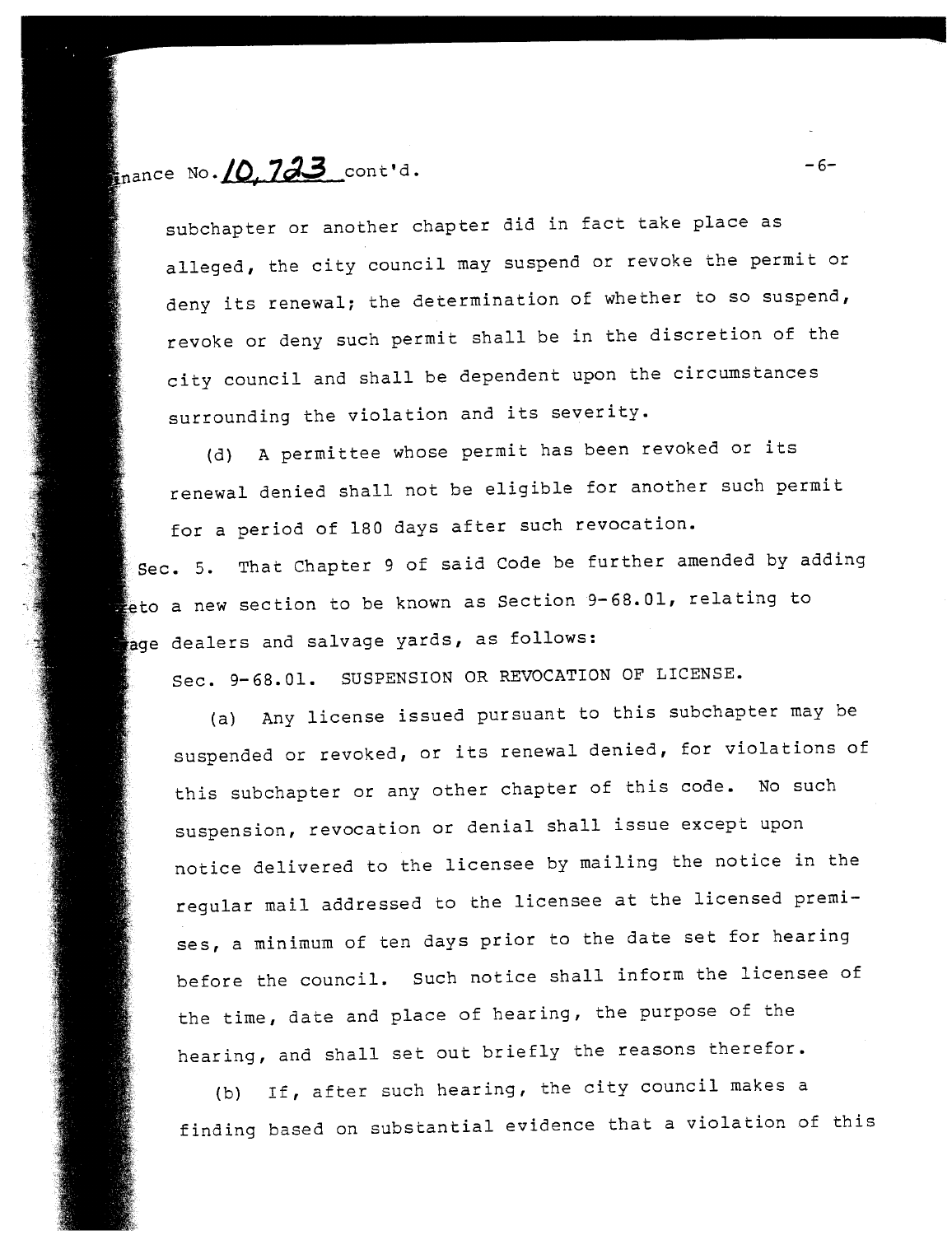mance No.  $10.733$  cont'd.

subchapter or another chapter did in fact take place as alleged, the city council may suspend or revoke the license or deny its renewal; the determination of whether to suspend or revoke such license or deny its renewal shall be in the discretion of the city council and shall be dependent upon the circumstances surrounding the violation and its severity.

(c) A licensee whose license has been revoked or its renewal denied shall not be eligible for another such license for a period of 180 days after such revocation or denial. That Chapter 9 of said Code, as amended by Ordinance No.  $sec. 6.$  $\mathbf s$ , passed August 17, 1981, be further amended by repealing Sections  $5.07$  and 9-75.08 thereof and enacting new Sections 9-75.07 and  $s.08$ , relating to painting of house numbers on curbings, as follows: Sec. 9-75.07. CONDITIONS OF LICENSE.

(a) A painter must enter into a verbal agreement with the owner or a representative of the owner of the driveway, which abuts the curb to be painted, before painting is commenced.

(b) The painter must exhibit a current license to such owner or the owner's representative before negotiating such verbal agreement.

(c) The maximum fee chargeable for painting a house number on a curb is \$5.00.

(d) Employees of the painter must be licensed pursuant to this subchapter.

40

-7-

 $44$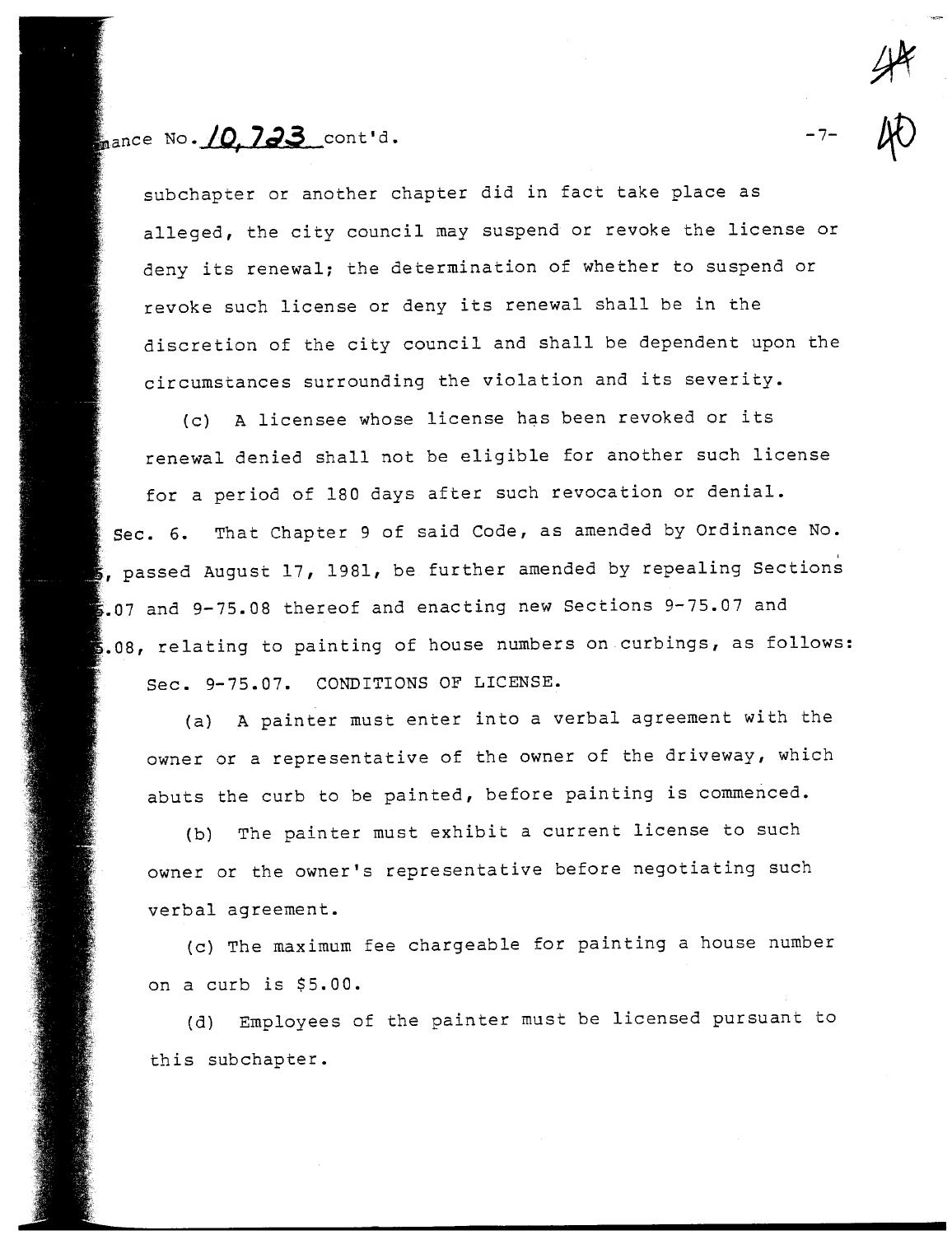$\frac{1}{\sin \arccos 100}$   $\frac{10}{23}$  cont'd.  $-8-$ 

(e) Employees of the painter must work under the direct supervision of the painter when painting house numbers on curbs.

Sec. 9-75.08. SUSPENSION OR REVOCATION OF LICENSE.

Any license issued pursuant to this subchapter may be suspended or revoked, or its renewal denied, for violations of this subchapter or any other chapter of this code, and the procedures for such suspension, revocation or denial shall be those contained in section 9-5 of this code.

Sec. 7. That Chapter 9 of said Code be further amended by adding ereto a new section to be known as Section 9-83.01, relating to mbrokers, as follows:

Sec. 9-83.01. SUSPENSION OR REVOCATION OF LICENSE.

Any license issued pursuant to this subchapter may be suspended or revoked, or its renewal denied, for violations of this subchapter or any other chapter of this code, and the procedures for such suspension, revocation or denial shall be

those contained in section 9-68.01 of this code. Sec. 8. That Chapter 9 of said Code be further amended by Epealing Section 9-105 thereof and enacting a new Section 9-105, thating to peddlers, as follows:

Sec. 9-105. SUSPENSION OR REVOCATION OF LICENSE.

Any license issued pursuant to this subchapter may be suspended or revoked, or its renewal denied, for violations of this subchapter or any other chapter of this code, and the